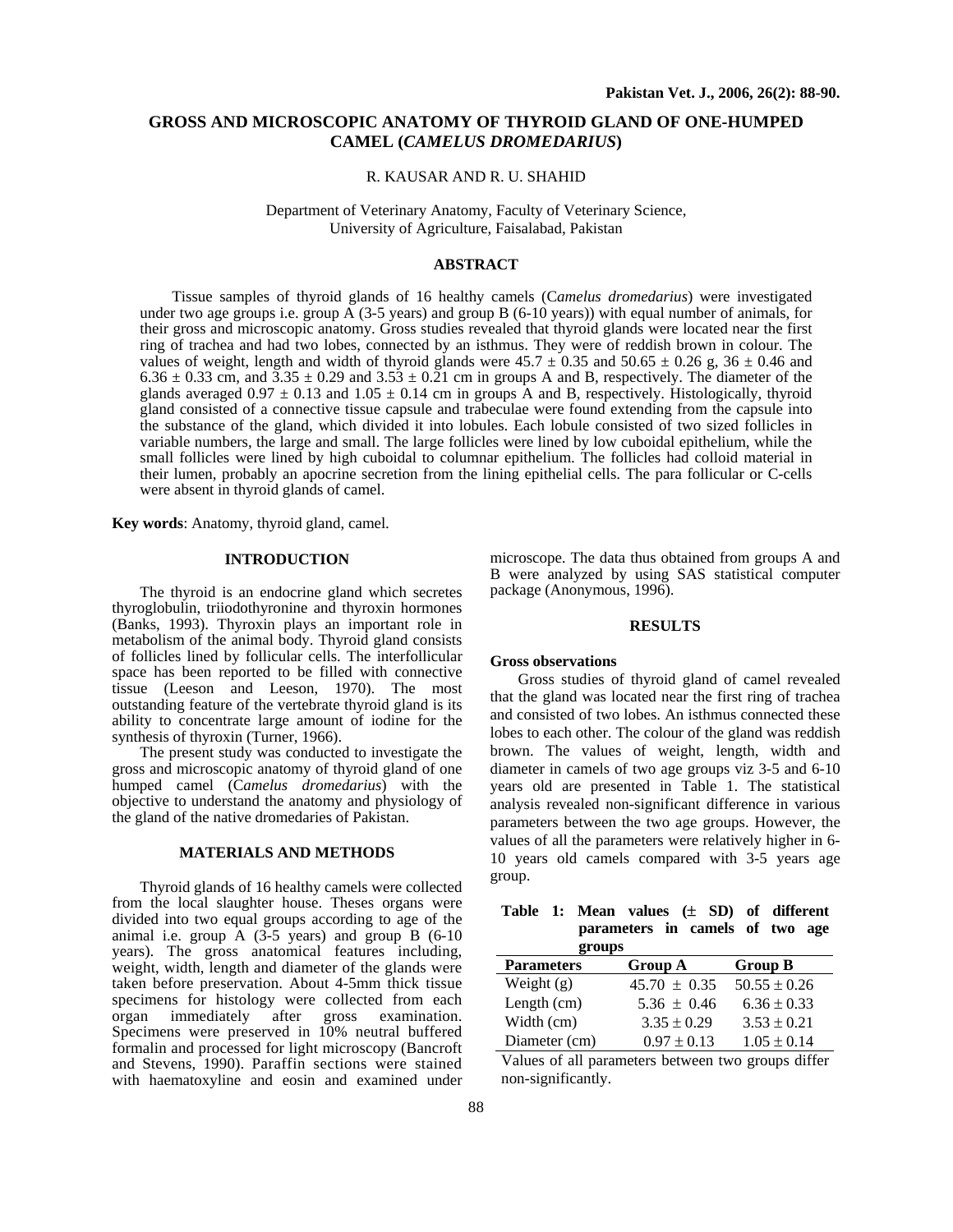#### **Histological findings**

Histologically, the thyroid gland consisted of a connective tissue capsule composed of coarse and fine collagenous fibers (Fig.1). Fibroblast and small blood vessels were also present in the capsule. The trabeculae were seen extending from the capsule into the substance of the gland and dividing it into lobules. Blood vessels were also present in the connective tissue of the trabeculae.



## **Fig. 1 : Photomicrograph of the thyroid gland. C: Capsule of the gland**

Each lobule consisted of aggregation of follicles. Two types of follicles were identified, large and small (Fig. 2). The large follicles were lined by low cuboidal epithelium having flattened nuclei and were assumed to



**Fig. 2: Photomicrograph of the thyroid gland. Two types of follicles (F) showing colloid within the follicles and the simple cuboidal epithelium that lines the follicles.** 

be inactive cells. The small follicles were lined by high cuboidal epithelium with rounded nuclei, these were active cells. Each follicle was filled with a gel-like material called colloid (Fig. 3). The colloid is a storage form of follicular epithelial secretion. Para follicular or C-cells were not present in the thyroid gland of camel.



**Fig. 3: Follicles (F) with colloid of the thyroid gland. A: Arteriole, V: Venule.** 

#### **DISCUSSION**

Thyroid is an endocrine gland that secretes hormones including thyroglobulin, triiodothyronine and thyroxin. Thyroxin hormone secreted by this gland plays an important role in metabolism of the body (Turner, 1966).

In camels, the location of thyroid gland in the body is similar to other large animals like cattle and buffaloes (Getty *et al.,* 1986) i.e., with the first ring of trachea and consisted of two lobes on both side and an isthmus connecting these lobes. In camel, the gland appeared reddish brown in colour which is in concordance with the findings of Schwartz and Dioli (1992).

The gland was compared between two age groups for parameters like weight, length, width and diameter. Non-significant differences were observed between two age groups i.e., 3-5 and 6-10 years in all these parameters, although there was relevant increase in all parameters with age. The mean mass was 45.7 and 50.55 g in two groups respectively, which was slightly lower than previously reported value of 52.7 gm in camel (Abdel-Wahab and Hamza, 1970). It has been reported that in summer the size of the gland increases (Yagil *et al*., 1978). The mean diameters recorded in two age groups were 0.97 and 1.05 cm which fell in the range of 0.5 to 1.5 cm in adult camels (Schwartz and Dioli, 1992). The mean length recorded was 5.36 and